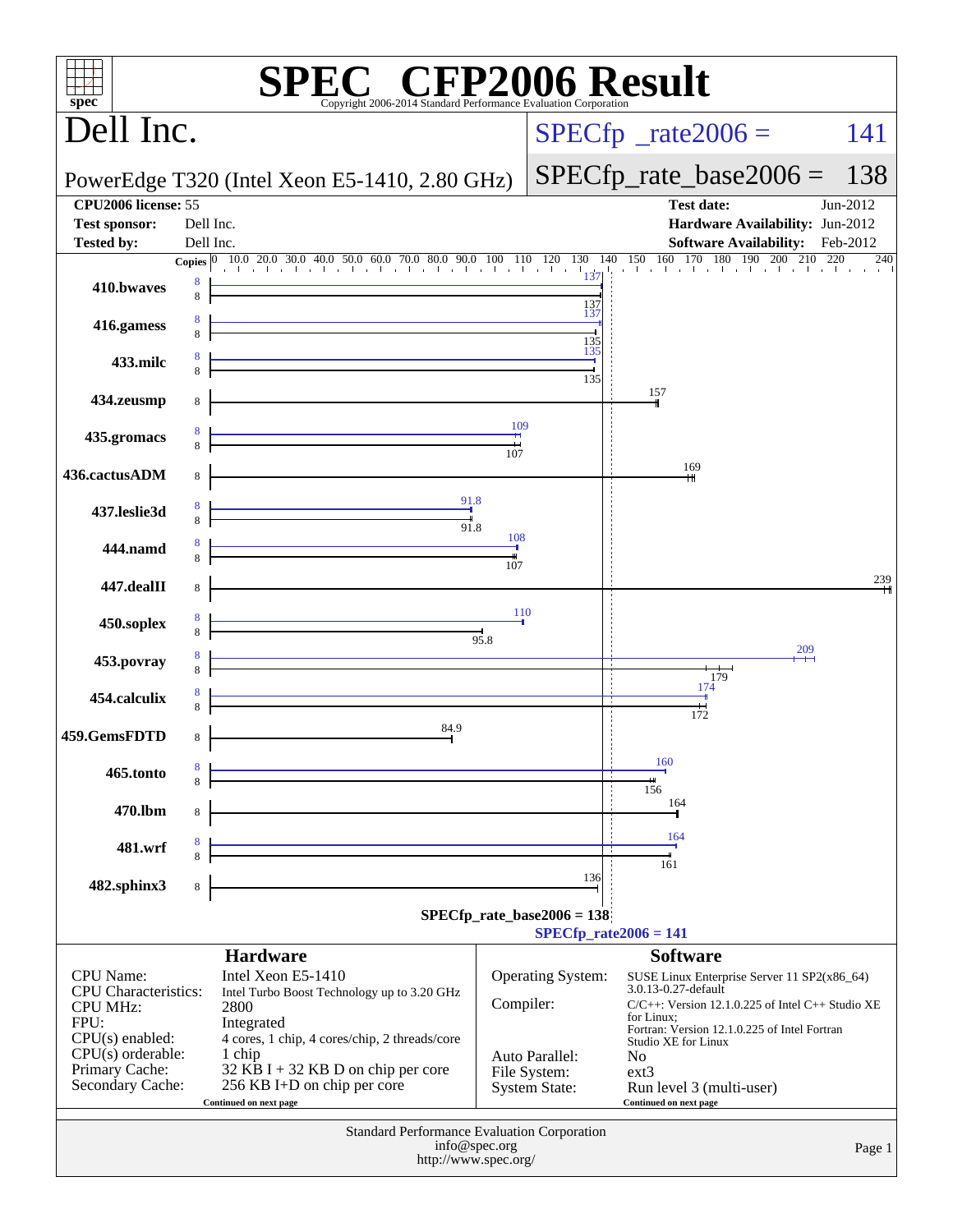## Dell Inc.

#### $SPECTp_rate2006 = 141$

PowerEdge T320 (Intel Xeon E5-1410, 2.80 GHz)

#### [SPECfp\\_rate\\_base2006 =](http://www.spec.org/auto/cpu2006/Docs/result-fields.html#SPECfpratebase2006) 138

| <b>CPU2006 license: 55</b>                              |                                                                                                                                    |                                                            | <b>Test date:</b><br>$Jun-2012$           |
|---------------------------------------------------------|------------------------------------------------------------------------------------------------------------------------------------|------------------------------------------------------------|-------------------------------------------|
| <b>Test sponsor:</b>                                    | Dell Inc.                                                                                                                          |                                                            | <b>Hardware Availability: Jun-2012</b>    |
| <b>Tested by:</b>                                       | Dell Inc.                                                                                                                          |                                                            | <b>Software Availability:</b><br>Feb-2012 |
| L3 Cache:<br>Other Cache:<br>Memory:<br>Disk Subsystem: | 10 MB I+D on chip per chip<br>None<br>48 GB (6 x 8 GB 2Rx4 PC3-12800R-11, ECC, running<br>at 1333 MHz)<br>1 x 300 GB 15000 RPM SAS | <b>Base Pointers:</b><br>Peak Pointers:<br>Other Software: | $32/64$ -bit<br>$32/64$ -bit<br>None      |
| Other Hardware:                                         | None                                                                                                                               |                                                            |                                           |

| <b>Base</b>   |                |                                                                         |                |              |                |                      | <b>Peak</b>   |                                      |                                                                                   |                |              |                |              |
|---------------|----------------|-------------------------------------------------------------------------|----------------|--------------|----------------|----------------------|---------------|--------------------------------------|-----------------------------------------------------------------------------------|----------------|--------------|----------------|--------------|
| <b>Copies</b> | <b>Seconds</b> | Ratio                                                                   | <b>Seconds</b> | Ratio        | <b>Seconds</b> | Ratio                | <b>Copies</b> | <b>Seconds</b>                       | <b>Ratio</b>                                                                      | <b>Seconds</b> | <b>Ratio</b> | <b>Seconds</b> | <b>Ratio</b> |
|               | 792            | 137                                                                     | 793            | 137          | 791            | 137                  |               | 791                                  | 138                                                                               | 792            | 137          | 791            | 137          |
|               | 1157           | 135                                                                     | 1156           | 135          | 1156           | 136                  |               | 1145                                 | 137                                                                               | 1140           | 137          | 1145           | 137          |
|               | 544            | 135                                                                     | 545            | 135          | 544            | 135                  |               | 544                                  | 135                                                                               | 543            | 135          | 543            | 135          |
|               | 464            | 157                                                                     | 463            | 157          | 462            | 157                  |               | 464                                  | 157                                                                               | 463            | 157          | 462            | 157          |
|               | 524            | 109                                                                     | 534            | 107          | 534            | 107                  |               | 525                                  | 109                                                                               | 524            | 109          | 533            | 107          |
|               | 561            | 170                                                                     | 569            | 168          | 564            | 169                  |               | 561                                  | 170                                                                               | 569            | 168          | 564            | <u>169</u>   |
|               | 817            | 92.1                                                                    | 823            |              | 819            | 91.8                 |               | 817                                  | 92.0                                                                              | 819            |              | 822            | 91.5         |
|               | 597            | 108                                                                     | 600            | 107          | 603            | 106                  |               | 594                                  | 108                                                                               | 596            | 108          | 597            | 108          |
|               | 383            | 239                                                                     | 383            | 239          | 386            | 237                  |               | 383                                  | 239                                                                               | 383            | 239          | 386            | 237          |
| 8             | 696            |                                                                         | 698            |              | 696            |                      |               | 608                                  | <b>110</b>                                                                        | 606            | 110          | 608            | 110          |
|               | 244            | 174                                                                     | 232            | 184          | 238            | 179                  |               | 207                                  | 205                                                                               | 203            | 209          | 200            | 212          |
|               | 383            | 172                                                                     | 378            | 174          | 383            | 172                  |               | 378                                  | 175                                                                               | 378            | 174          | 379            | 174          |
|               | 998            |                                                                         | 1000           |              | 1001           |                      |               | 998                                  |                                                                                   | <b>1000</b>    |              | 1001           | 84.8         |
|               | 506            | 156                                                                     | 503            | 157          | 509            | 155                  |               | 493                                  | <b>160</b>                                                                        | 493            | 160          | 491            | 160          |
| 8             | 671            | 164                                                                     | 669            | 164          | 669            | 164                  |               | 671                                  | 164                                                                               | 669            | 164          | 669            | 164          |
|               | 552            | 162                                                                     | 554            | 161          | 554            | 161                  |               | 546                                  | 164                                                                               | 546            | 164          | 545            | 164          |
|               | 1145           | 136                                                                     | 1146           | 136          | 1146           | 136                  |               | 1145                                 | 136                                                                               | 1146           | 136          | 1146           | 136          |
|               |                | 8<br>8<br>8<br>8<br>8<br>8<br>8<br>8<br>8<br>8<br>8<br>8<br>8<br>8<br>8 |                | 95.8<br>85.0 |                | 91.4<br>95.6<br>84.9 |               | <b>Results Table</b><br>95.8<br>84.8 | 8<br>8<br>8<br>8<br>8<br>8<br>8<br>8<br>8<br>8<br>8<br>8<br>8<br>8<br>8<br>8<br>8 |                | 85.0         |                | 91.8<br>84.9 |

Results appear in the [order in which they were run.](http://www.spec.org/auto/cpu2006/Docs/result-fields.html#RunOrder) Bold underlined text [indicates a median measurement.](http://www.spec.org/auto/cpu2006/Docs/result-fields.html#Median)

#### **[Submit Notes](http://www.spec.org/auto/cpu2006/Docs/result-fields.html#SubmitNotes)**

 The numactl mechanism was used to bind copies to processors. The config file option 'submit' was used to generate numactl commands to bind each copy to a specific processor. For details, please see the config file.

#### **[Operating System Notes](http://www.spec.org/auto/cpu2006/Docs/result-fields.html#OperatingSystemNotes)**

Stack size set to unlimited using "ulimit -s unlimited"

#### **[Platform Notes](http://www.spec.org/auto/cpu2006/Docs/result-fields.html#PlatformNotes)**

 BIOS configuration: CPU Power Management set to Maximum Performance Memory Frequency set to Maximum Performance Continued on next page

> Standard Performance Evaluation Corporation [info@spec.org](mailto:info@spec.org) <http://www.spec.org/>

Page 2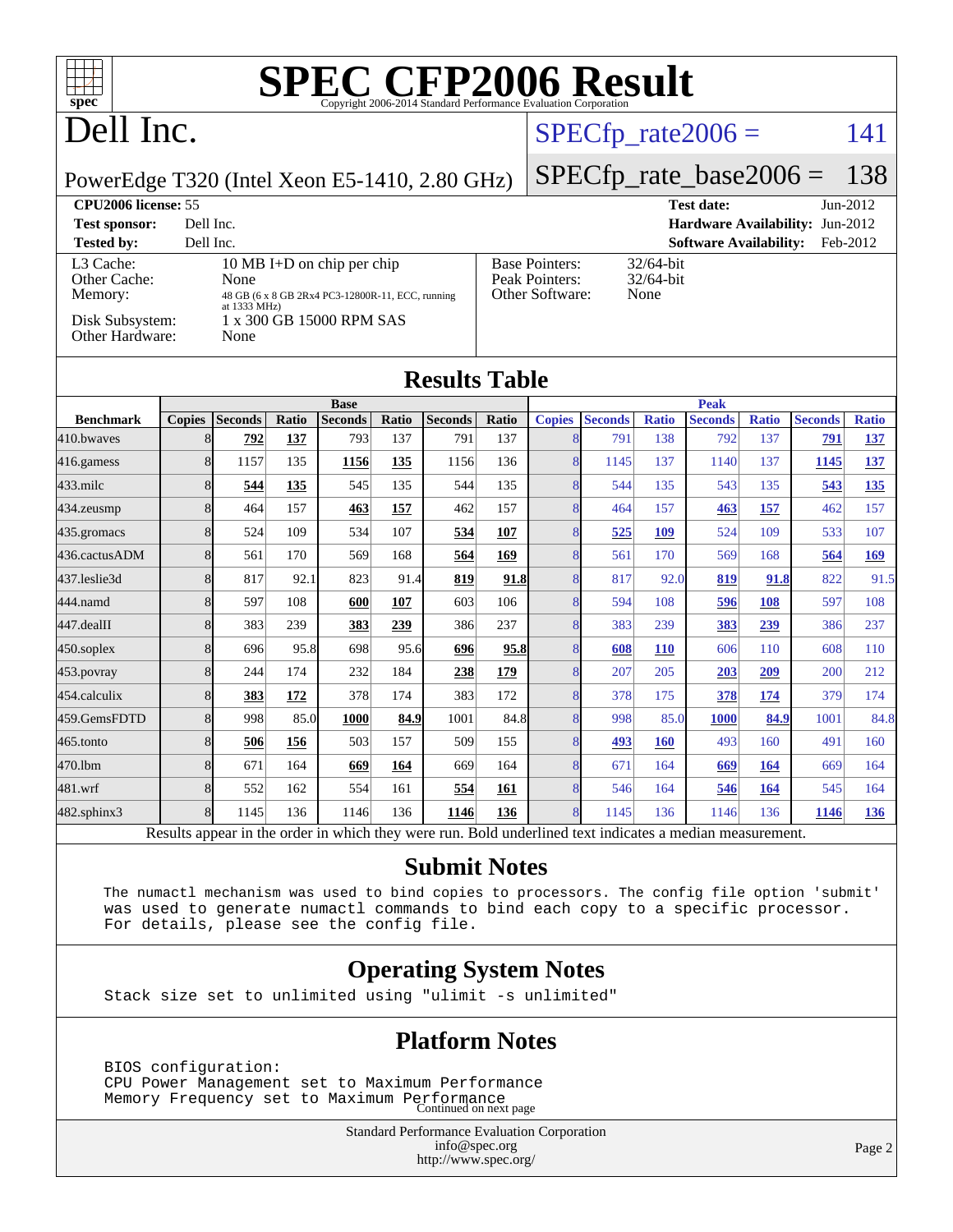Dell Inc.

 $SPECTp\_rate2006 = 141$ 

PowerEdge T320 (Intel Xeon E5-1410, 2.80 GHz)

[SPECfp\\_rate\\_base2006 =](http://www.spec.org/auto/cpu2006/Docs/result-fields.html#SPECfpratebase2006) 138

**[CPU2006 license:](http://www.spec.org/auto/cpu2006/Docs/result-fields.html#CPU2006license)** 55 **[Test date:](http://www.spec.org/auto/cpu2006/Docs/result-fields.html#Testdate)** Jun-2012 **[Test sponsor:](http://www.spec.org/auto/cpu2006/Docs/result-fields.html#Testsponsor)** Dell Inc. **[Hardware Availability:](http://www.spec.org/auto/cpu2006/Docs/result-fields.html#HardwareAvailability)** Jun-2012 **[Tested by:](http://www.spec.org/auto/cpu2006/Docs/result-fields.html#Testedby)** Dell Inc. **[Software Availability:](http://www.spec.org/auto/cpu2006/Docs/result-fields.html#SoftwareAvailability)** Feb-2012

#### **[Platform Notes \(Continued\)](http://www.spec.org/auto/cpu2006/Docs/result-fields.html#PlatformNotes)**

 Turbo Boost set to Enabled C States/C1E set to Enabled Sysinfo program /root/CPU2006-1.2/config/sysinfo.rev6800 \$Rev: 6800 \$ \$Date:: 2011-10-11 #\$ 6f2ebdff5032aaa42e583f96b07f99d3 running on linux-sxkz Fri Jun 8 06:15:11 2012 This section contains SUT (System Under Test) info as seen by some common utilities. To remove or add to this section, see: <http://www.spec.org/cpu2006/Docs/config.html#sysinfo> From /proc/cpuinfo model name : Intel(R)  $Xeon(R)$  CPU E5-1410 0 @ 2.80GHz 1 "physical id"s (chips) 8 "processors" cores, siblings (Caution: counting these is hw and system dependent. The following excerpts from /proc/cpuinfo might not be reliable. Use with caution.) cpu cores : 4 siblings : 8 physical 0: cores 0 1 2 3 cache size : 10240 KB From /proc/meminfo MemTotal: 49348896 kB HugePages\_Total: 0 Hugepagesize: 2048 kB /usr/bin/lsb\_release -d SUSE Linux Enterprise Server 11 (x86\_64) From /etc/\*release\* /etc/\*version\* SuSE-release: SUSE Linux Enterprise Server 11 (x86\_64) VERSION = 11 PATCHLEVEL = 2 uname -a: Linux linux-sxkz 3.0.13-0.27-default #1 SMP Wed Feb 15 13:33:49 UTC 2012 (d73692b) x86\_64 x86\_64 x86\_64 GNU/Linux run-level 3 Jun 7 18:57 last=S SPEC is set to: /root/CPU2006-1.2 Filesystem Type Size Used Avail Use% Mounted on /dev/sda2 ext3 271G 40G 218G 16% / Additional information from dmidecode: (End of data from sysinfo program)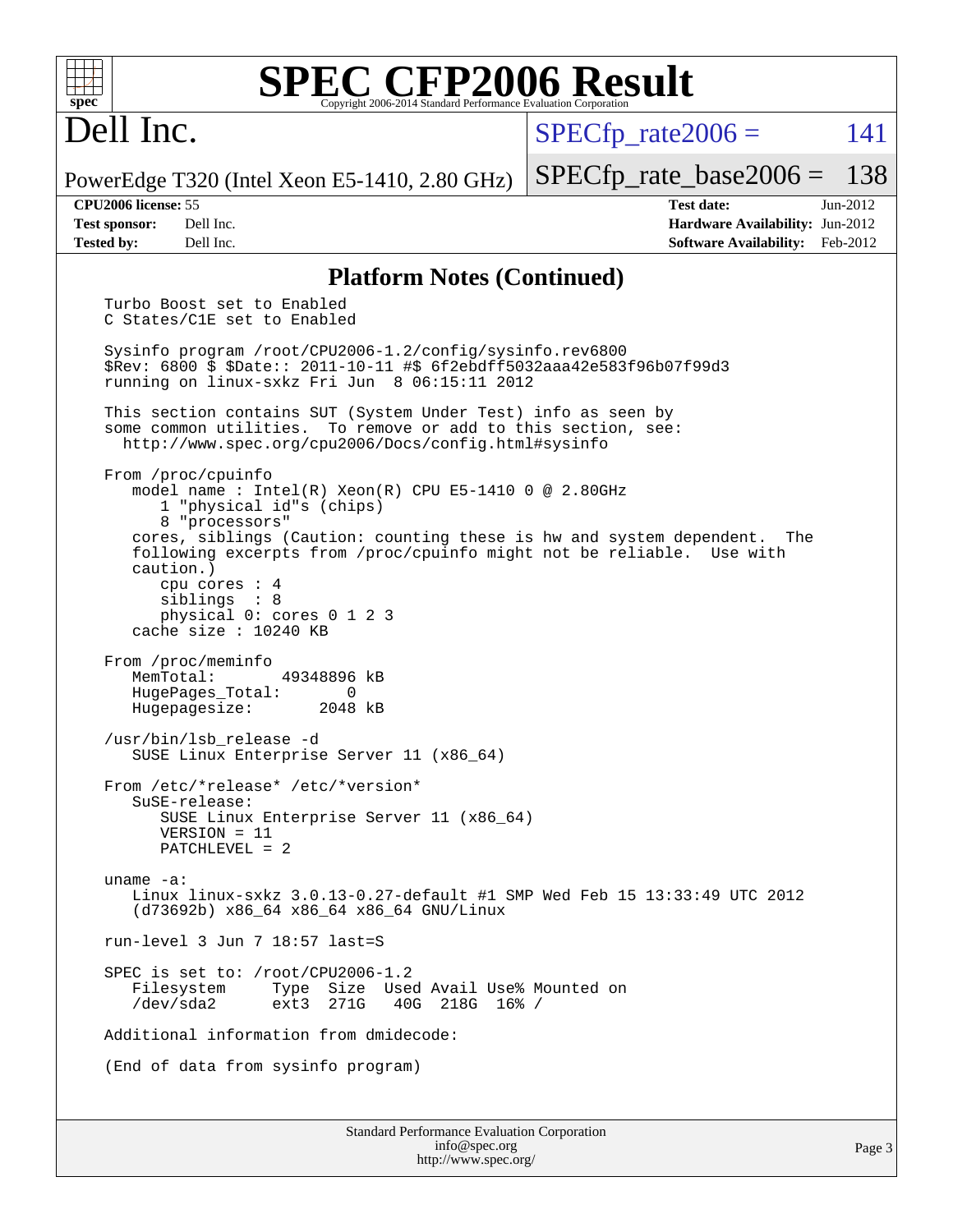| <b>SPEC CFP2006 Result</b><br>spec<br>Copyright 2006-2014 Standard Performance Evaluation Corporation                                                                                                                                                                                                                                                                                                                                                                                                                                                                                                               |                                                                                                               |
|---------------------------------------------------------------------------------------------------------------------------------------------------------------------------------------------------------------------------------------------------------------------------------------------------------------------------------------------------------------------------------------------------------------------------------------------------------------------------------------------------------------------------------------------------------------------------------------------------------------------|---------------------------------------------------------------------------------------------------------------|
| Dell Inc.                                                                                                                                                                                                                                                                                                                                                                                                                                                                                                                                                                                                           | $SPECfp_{rate}2006 =$<br>141                                                                                  |
| PowerEdge T320 (Intel Xeon E5-1410, 2.80 GHz)                                                                                                                                                                                                                                                                                                                                                                                                                                                                                                                                                                       | 138<br>$SPECfp\_rate\_base2006 =$                                                                             |
| CPU2006 license: 55<br>Dell Inc.<br><b>Test sponsor:</b><br><b>Tested by:</b><br>Dell Inc.                                                                                                                                                                                                                                                                                                                                                                                                                                                                                                                          | <b>Test date:</b><br>Jun-2012<br>Hardware Availability: Jun-2012<br><b>Software Availability:</b><br>Feb-2012 |
| <b>General Notes</b>                                                                                                                                                                                                                                                                                                                                                                                                                                                                                                                                                                                                |                                                                                                               |
| Environment variables set by runspec before the start of the run:<br>$LD_LIBRARY_PATH = "/root/CPU2006-1.2/libs/32://root/CPU2006-1.2/libs/64"$                                                                                                                                                                                                                                                                                                                                                                                                                                                                     |                                                                                                               |
| Binaries compiled on a system with 1x Core i7-860 CPU + 8GB<br>memory using RHEL5.5<br>Transparent Huge Pages enabled with:<br>echo always > /sys/kernel/mm/transparent_hugepage/enabled<br>Filesystem page cache cleared with:<br>echo 1><br>/proc/sys/vm/drop_caches<br>runspec command invoked through numactl i.e.:<br>numactl --interleave=all runspec <etc><br/>The Dell PowerEdge T320<br/>and<br/>the Bull NovaScale T820 F3 models are electronically equivalent.<br/>The results have been measured on a Dell PowerEdge T320 model.</etc>                                                                 |                                                                                                               |
| <b>Base Compiler Invocation</b>                                                                                                                                                                                                                                                                                                                                                                                                                                                                                                                                                                                     |                                                                                                               |
| C benchmarks:<br>$-m64$<br>icc                                                                                                                                                                                                                                                                                                                                                                                                                                                                                                                                                                                      |                                                                                                               |
| $C_{++}$ benchmarks:<br>icpc -m64                                                                                                                                                                                                                                                                                                                                                                                                                                                                                                                                                                                   |                                                                                                               |
| Fortran benchmarks:<br>ifort -m64                                                                                                                                                                                                                                                                                                                                                                                                                                                                                                                                                                                   |                                                                                                               |
| Benchmarks using both Fortran and C:<br>icc<br>$-m64$ ifort $-m64$                                                                                                                                                                                                                                                                                                                                                                                                                                                                                                                                                  |                                                                                                               |
| <b>Base Portability Flags</b>                                                                                                                                                                                                                                                                                                                                                                                                                                                                                                                                                                                       |                                                                                                               |
| 410.bwaves: - DSPEC_CPU_LP64<br>416.gamess: -DSPEC_CPU_LP64<br>433.milc: -DSPEC_CPU_LP64<br>434.zeusmp: - DSPEC_CPU_LP64<br>435.gromacs: -DSPEC_CPU_LP64 -nofor_main<br>436.cactusADM: -DSPEC_CPU_LP64 -nofor_main<br>437.leslie3d: -DSPEC_CPU_LP64<br>444.namd: -DSPEC_CPU_LP64<br>447.dealII: -DSPEC_CPU_LP64<br>450.soplex: - DSPEC_CPU_LP64<br>453.povray: -DSPEC_CPU_LP64<br>454.calculix: -DSPEC_CPU_LP64 -nofor_main<br>459.GemsFDTD: - DSPEC_CPU_LP64<br>465.tonto: -DSPEC_CPU_LP64<br>470.1bm: -DSPEC_CPU_LP64<br>481.wrf: -DSPEC_CPU_LP64 -DSPEC_CPU_CASE_FLAG -DSPEC_CPU_LINUX<br>Continued on next page |                                                                                                               |
| Standard Performance Evaluation Corporation<br>info@spec.org<br>http://www.spec.org/                                                                                                                                                                                                                                                                                                                                                                                                                                                                                                                                | Page 4                                                                                                        |
|                                                                                                                                                                                                                                                                                                                                                                                                                                                                                                                                                                                                                     |                                                                                                               |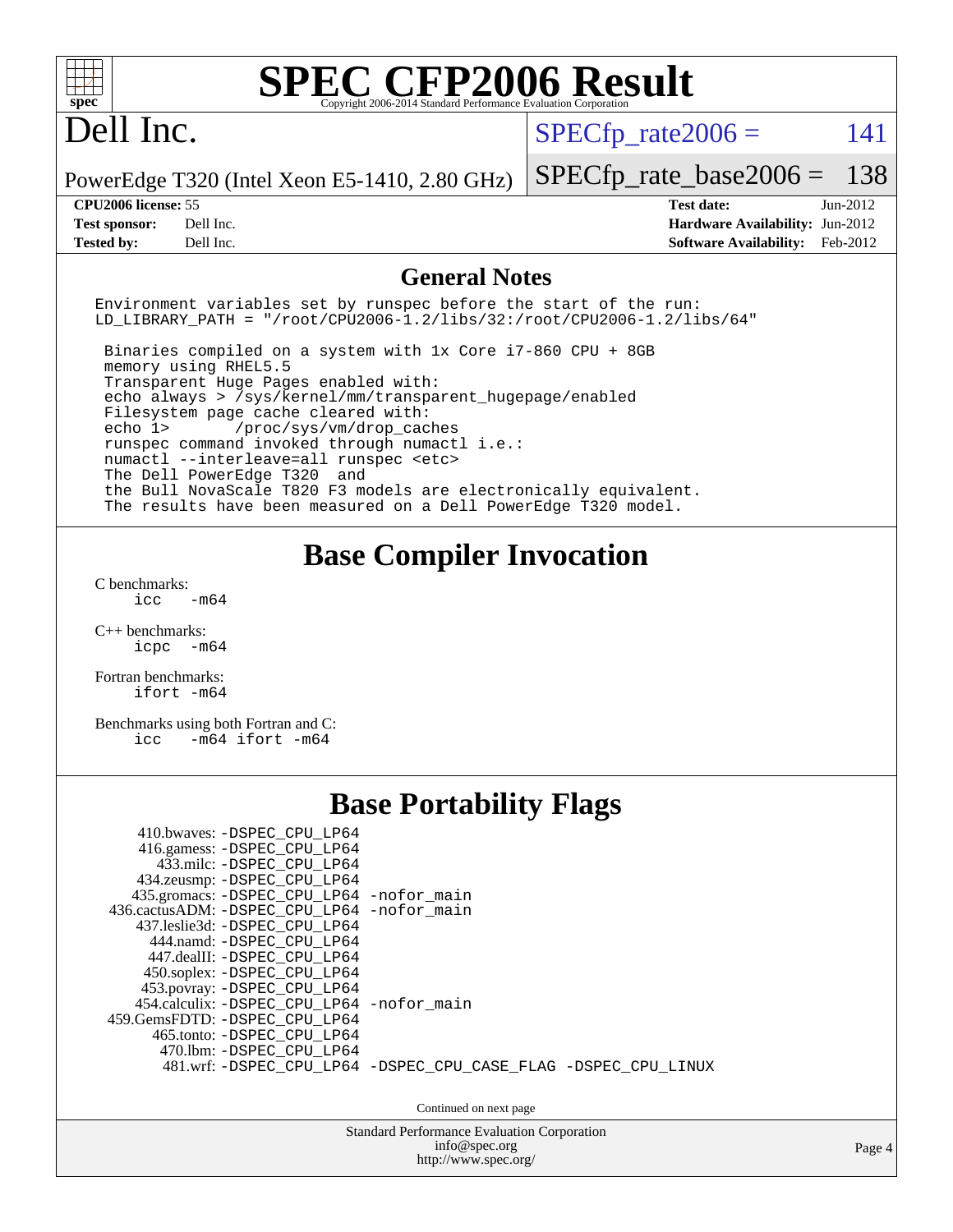

## Dell Inc.

 $SPECTp\_rate2006 = 141$ 

PowerEdge T320 (Intel Xeon E5-1410, 2.80 GHz)

[SPECfp\\_rate\\_base2006 =](http://www.spec.org/auto/cpu2006/Docs/result-fields.html#SPECfpratebase2006) 138

**[CPU2006 license:](http://www.spec.org/auto/cpu2006/Docs/result-fields.html#CPU2006license)** 55 **[Test date:](http://www.spec.org/auto/cpu2006/Docs/result-fields.html#Testdate)** Jun-2012 **[Test sponsor:](http://www.spec.org/auto/cpu2006/Docs/result-fields.html#Testsponsor)** Dell Inc. **[Hardware Availability:](http://www.spec.org/auto/cpu2006/Docs/result-fields.html#HardwareAvailability)** Jun-2012 **[Tested by:](http://www.spec.org/auto/cpu2006/Docs/result-fields.html#Testedby)** Dell Inc. **[Software Availability:](http://www.spec.org/auto/cpu2006/Docs/result-fields.html#SoftwareAvailability)** Feb-2012

## **[Base Portability Flags \(Continued\)](http://www.spec.org/auto/cpu2006/Docs/result-fields.html#BasePortabilityFlags)**

482.sphinx3: [-DSPEC\\_CPU\\_LP64](http://www.spec.org/cpu2006/results/res2012q3/cpu2006-20120730-23944.flags.html#suite_basePORTABILITY482_sphinx3_DSPEC_CPU_LP64)

## **[Base Optimization Flags](http://www.spec.org/auto/cpu2006/Docs/result-fields.html#BaseOptimizationFlags)**

[C benchmarks](http://www.spec.org/auto/cpu2006/Docs/result-fields.html#Cbenchmarks):

[-xAVX](http://www.spec.org/cpu2006/results/res2012q3/cpu2006-20120730-23944.flags.html#user_CCbase_f-xAVX) [-ipo](http://www.spec.org/cpu2006/results/res2012q3/cpu2006-20120730-23944.flags.html#user_CCbase_f-ipo) [-O3](http://www.spec.org/cpu2006/results/res2012q3/cpu2006-20120730-23944.flags.html#user_CCbase_f-O3) [-no-prec-div](http://www.spec.org/cpu2006/results/res2012q3/cpu2006-20120730-23944.flags.html#user_CCbase_f-no-prec-div) [-static](http://www.spec.org/cpu2006/results/res2012q3/cpu2006-20120730-23944.flags.html#user_CCbase_f-static) [-opt-prefetch](http://www.spec.org/cpu2006/results/res2012q3/cpu2006-20120730-23944.flags.html#user_CCbase_f-opt-prefetch) [-auto-p32](http://www.spec.org/cpu2006/results/res2012q3/cpu2006-20120730-23944.flags.html#user_CCbase_f-auto-p32) [-ansi-alias](http://www.spec.org/cpu2006/results/res2012q3/cpu2006-20120730-23944.flags.html#user_CCbase_f-ansi-alias) [-opt-mem-layout-trans=3](http://www.spec.org/cpu2006/results/res2012q3/cpu2006-20120730-23944.flags.html#user_CCbase_f-opt-mem-layout-trans_a7b82ad4bd7abf52556d4961a2ae94d5)

[C++ benchmarks:](http://www.spec.org/auto/cpu2006/Docs/result-fields.html#CXXbenchmarks)

[-xAVX](http://www.spec.org/cpu2006/results/res2012q3/cpu2006-20120730-23944.flags.html#user_CXXbase_f-xAVX) [-ipo](http://www.spec.org/cpu2006/results/res2012q3/cpu2006-20120730-23944.flags.html#user_CXXbase_f-ipo) [-O3](http://www.spec.org/cpu2006/results/res2012q3/cpu2006-20120730-23944.flags.html#user_CXXbase_f-O3) [-no-prec-div](http://www.spec.org/cpu2006/results/res2012q3/cpu2006-20120730-23944.flags.html#user_CXXbase_f-no-prec-div) [-static](http://www.spec.org/cpu2006/results/res2012q3/cpu2006-20120730-23944.flags.html#user_CXXbase_f-static) [-opt-prefetch](http://www.spec.org/cpu2006/results/res2012q3/cpu2006-20120730-23944.flags.html#user_CXXbase_f-opt-prefetch) [-auto-p32](http://www.spec.org/cpu2006/results/res2012q3/cpu2006-20120730-23944.flags.html#user_CXXbase_f-auto-p32) [-ansi-alias](http://www.spec.org/cpu2006/results/res2012q3/cpu2006-20120730-23944.flags.html#user_CXXbase_f-ansi-alias) [-opt-mem-layout-trans=3](http://www.spec.org/cpu2006/results/res2012q3/cpu2006-20120730-23944.flags.html#user_CXXbase_f-opt-mem-layout-trans_a7b82ad4bd7abf52556d4961a2ae94d5)

[Fortran benchmarks](http://www.spec.org/auto/cpu2006/Docs/result-fields.html#Fortranbenchmarks):

[-xAVX](http://www.spec.org/cpu2006/results/res2012q3/cpu2006-20120730-23944.flags.html#user_FCbase_f-xAVX) [-ipo](http://www.spec.org/cpu2006/results/res2012q3/cpu2006-20120730-23944.flags.html#user_FCbase_f-ipo) [-O3](http://www.spec.org/cpu2006/results/res2012q3/cpu2006-20120730-23944.flags.html#user_FCbase_f-O3) [-no-prec-div](http://www.spec.org/cpu2006/results/res2012q3/cpu2006-20120730-23944.flags.html#user_FCbase_f-no-prec-div) [-static](http://www.spec.org/cpu2006/results/res2012q3/cpu2006-20120730-23944.flags.html#user_FCbase_f-static) [-opt-prefetch](http://www.spec.org/cpu2006/results/res2012q3/cpu2006-20120730-23944.flags.html#user_FCbase_f-opt-prefetch)

[Benchmarks using both Fortran and C](http://www.spec.org/auto/cpu2006/Docs/result-fields.html#BenchmarksusingbothFortranandC):

[-xAVX](http://www.spec.org/cpu2006/results/res2012q3/cpu2006-20120730-23944.flags.html#user_CC_FCbase_f-xAVX) [-ipo](http://www.spec.org/cpu2006/results/res2012q3/cpu2006-20120730-23944.flags.html#user_CC_FCbase_f-ipo) [-O3](http://www.spec.org/cpu2006/results/res2012q3/cpu2006-20120730-23944.flags.html#user_CC_FCbase_f-O3) [-no-prec-div](http://www.spec.org/cpu2006/results/res2012q3/cpu2006-20120730-23944.flags.html#user_CC_FCbase_f-no-prec-div) [-static](http://www.spec.org/cpu2006/results/res2012q3/cpu2006-20120730-23944.flags.html#user_CC_FCbase_f-static) [-opt-prefetch](http://www.spec.org/cpu2006/results/res2012q3/cpu2006-20120730-23944.flags.html#user_CC_FCbase_f-opt-prefetch) [-auto-p32](http://www.spec.org/cpu2006/results/res2012q3/cpu2006-20120730-23944.flags.html#user_CC_FCbase_f-auto-p32) [-ansi-alias](http://www.spec.org/cpu2006/results/res2012q3/cpu2006-20120730-23944.flags.html#user_CC_FCbase_f-ansi-alias) [-opt-mem-layout-trans=3](http://www.spec.org/cpu2006/results/res2012q3/cpu2006-20120730-23944.flags.html#user_CC_FCbase_f-opt-mem-layout-trans_a7b82ad4bd7abf52556d4961a2ae94d5)

### **[Peak Compiler Invocation](http://www.spec.org/auto/cpu2006/Docs/result-fields.html#PeakCompilerInvocation)**

[C benchmarks](http://www.spec.org/auto/cpu2006/Docs/result-fields.html#Cbenchmarks):  $\text{icc}$   $-\text{m64}$ 

[C++ benchmarks \(except as noted below\):](http://www.spec.org/auto/cpu2006/Docs/result-fields.html#CXXbenchmarksexceptasnotedbelow) [icpc -m64](http://www.spec.org/cpu2006/results/res2012q3/cpu2006-20120730-23944.flags.html#user_CXXpeak_intel_icpc_64bit_bedb90c1146cab66620883ef4f41a67e)

450.soplex: [icpc -m32](http://www.spec.org/cpu2006/results/res2012q3/cpu2006-20120730-23944.flags.html#user_peakCXXLD450_soplex_intel_icpc_4e5a5ef1a53fd332b3c49e69c3330699)

[Fortran benchmarks](http://www.spec.org/auto/cpu2006/Docs/result-fields.html#Fortranbenchmarks): [ifort -m64](http://www.spec.org/cpu2006/results/res2012q3/cpu2006-20120730-23944.flags.html#user_FCpeak_intel_ifort_64bit_ee9d0fb25645d0210d97eb0527dcc06e)

[Benchmarks using both Fortran and C](http://www.spec.org/auto/cpu2006/Docs/result-fields.html#BenchmarksusingbothFortranandC): [icc -m64](http://www.spec.org/cpu2006/results/res2012q3/cpu2006-20120730-23944.flags.html#user_CC_FCpeak_intel_icc_64bit_0b7121f5ab7cfabee23d88897260401c) [ifort -m64](http://www.spec.org/cpu2006/results/res2012q3/cpu2006-20120730-23944.flags.html#user_CC_FCpeak_intel_ifort_64bit_ee9d0fb25645d0210d97eb0527dcc06e)

#### **[Peak Portability Flags](http://www.spec.org/auto/cpu2006/Docs/result-fields.html#PeakPortabilityFlags)**

 410.bwaves: [-DSPEC\\_CPU\\_LP64](http://www.spec.org/cpu2006/results/res2012q3/cpu2006-20120730-23944.flags.html#suite_peakPORTABILITY410_bwaves_DSPEC_CPU_LP64) 416.gamess: [-DSPEC\\_CPU\\_LP64](http://www.spec.org/cpu2006/results/res2012q3/cpu2006-20120730-23944.flags.html#suite_peakPORTABILITY416_gamess_DSPEC_CPU_LP64) 433.milc: [-DSPEC\\_CPU\\_LP64](http://www.spec.org/cpu2006/results/res2012q3/cpu2006-20120730-23944.flags.html#suite_peakPORTABILITY433_milc_DSPEC_CPU_LP64) 434.zeusmp: [-DSPEC\\_CPU\\_LP64](http://www.spec.org/cpu2006/results/res2012q3/cpu2006-20120730-23944.flags.html#suite_peakPORTABILITY434_zeusmp_DSPEC_CPU_LP64) 435.gromacs: [-DSPEC\\_CPU\\_LP64](http://www.spec.org/cpu2006/results/res2012q3/cpu2006-20120730-23944.flags.html#suite_peakPORTABILITY435_gromacs_DSPEC_CPU_LP64) [-nofor\\_main](http://www.spec.org/cpu2006/results/res2012q3/cpu2006-20120730-23944.flags.html#user_peakLDPORTABILITY435_gromacs_f-nofor_main) 436.cactusADM: [-DSPEC\\_CPU\\_LP64](http://www.spec.org/cpu2006/results/res2012q3/cpu2006-20120730-23944.flags.html#suite_peakPORTABILITY436_cactusADM_DSPEC_CPU_LP64) [-nofor\\_main](http://www.spec.org/cpu2006/results/res2012q3/cpu2006-20120730-23944.flags.html#user_peakLDPORTABILITY436_cactusADM_f-nofor_main)

Continued on next page

Standard Performance Evaluation Corporation [info@spec.org](mailto:info@spec.org) <http://www.spec.org/>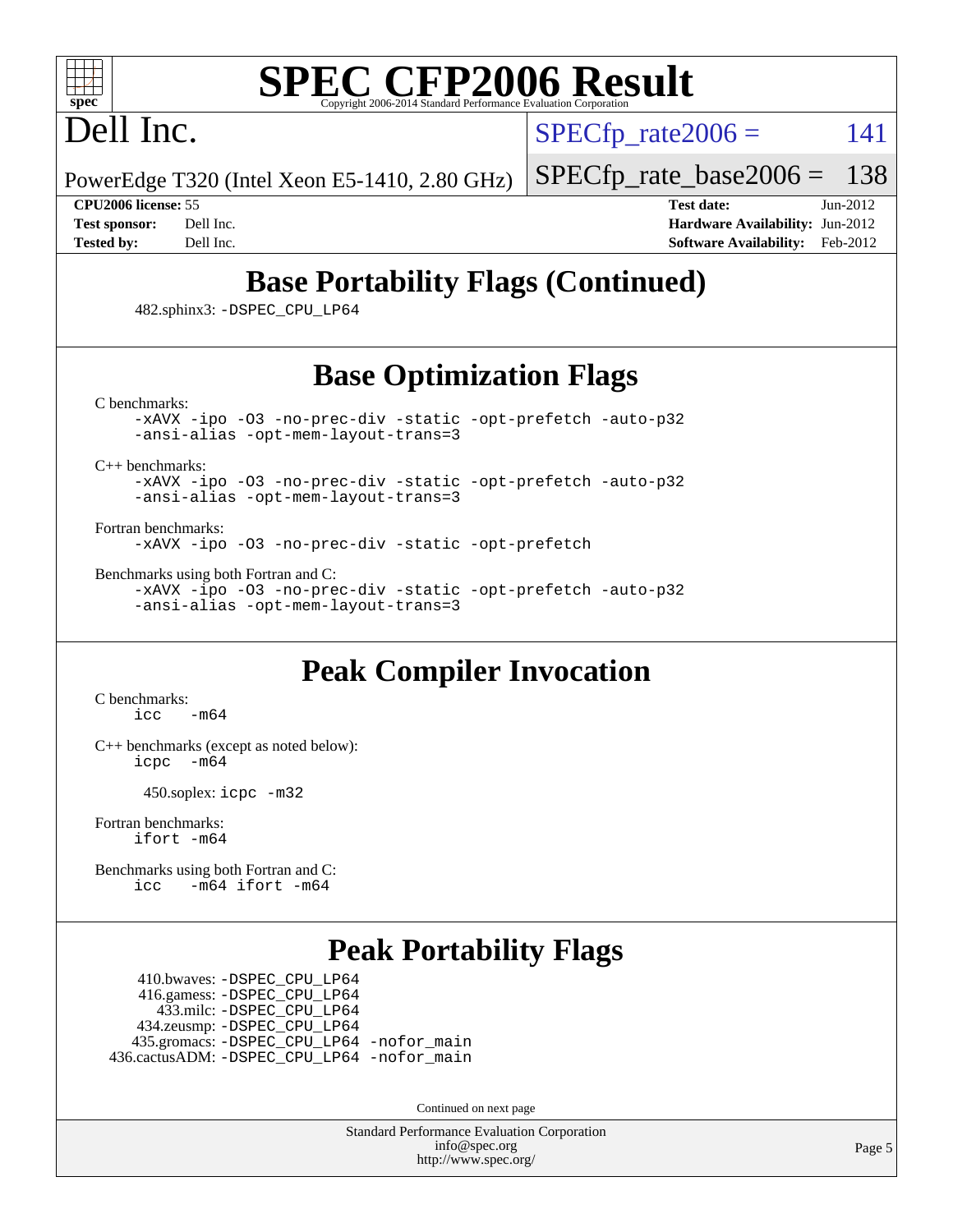

## Dell Inc.

 $SPECTp\_rate2006 = 141$ 

PowerEdge T320 (Intel Xeon E5-1410, 2.80 GHz)

[SPECfp\\_rate\\_base2006 =](http://www.spec.org/auto/cpu2006/Docs/result-fields.html#SPECfpratebase2006) 138

**[CPU2006 license:](http://www.spec.org/auto/cpu2006/Docs/result-fields.html#CPU2006license)** 55 **[Test date:](http://www.spec.org/auto/cpu2006/Docs/result-fields.html#Testdate)** Jun-2012 **[Test sponsor:](http://www.spec.org/auto/cpu2006/Docs/result-fields.html#Testsponsor)** Dell Inc. **[Hardware Availability:](http://www.spec.org/auto/cpu2006/Docs/result-fields.html#HardwareAvailability)** Jun-2012 **[Tested by:](http://www.spec.org/auto/cpu2006/Docs/result-fields.html#Testedby)** Dell Inc. **[Software Availability:](http://www.spec.org/auto/cpu2006/Docs/result-fields.html#SoftwareAvailability)** Feb-2012

## **[Peak Portability Flags \(Continued\)](http://www.spec.org/auto/cpu2006/Docs/result-fields.html#PeakPortabilityFlags)**

 437.leslie3d: [-DSPEC\\_CPU\\_LP64](http://www.spec.org/cpu2006/results/res2012q3/cpu2006-20120730-23944.flags.html#suite_peakPORTABILITY437_leslie3d_DSPEC_CPU_LP64) 444.namd: [-DSPEC\\_CPU\\_LP64](http://www.spec.org/cpu2006/results/res2012q3/cpu2006-20120730-23944.flags.html#suite_peakPORTABILITY444_namd_DSPEC_CPU_LP64) 447.dealII: [-DSPEC\\_CPU\\_LP64](http://www.spec.org/cpu2006/results/res2012q3/cpu2006-20120730-23944.flags.html#suite_peakPORTABILITY447_dealII_DSPEC_CPU_LP64) 453.povray: [-DSPEC\\_CPU\\_LP64](http://www.spec.org/cpu2006/results/res2012q3/cpu2006-20120730-23944.flags.html#suite_peakPORTABILITY453_povray_DSPEC_CPU_LP64) 454.calculix: [-DSPEC\\_CPU\\_LP64](http://www.spec.org/cpu2006/results/res2012q3/cpu2006-20120730-23944.flags.html#suite_peakPORTABILITY454_calculix_DSPEC_CPU_LP64) [-nofor\\_main](http://www.spec.org/cpu2006/results/res2012q3/cpu2006-20120730-23944.flags.html#user_peakLDPORTABILITY454_calculix_f-nofor_main) 459.GemsFDTD: [-DSPEC\\_CPU\\_LP64](http://www.spec.org/cpu2006/results/res2012q3/cpu2006-20120730-23944.flags.html#suite_peakPORTABILITY459_GemsFDTD_DSPEC_CPU_LP64) 465.tonto: [-DSPEC\\_CPU\\_LP64](http://www.spec.org/cpu2006/results/res2012q3/cpu2006-20120730-23944.flags.html#suite_peakPORTABILITY465_tonto_DSPEC_CPU_LP64) 470.lbm: [-DSPEC\\_CPU\\_LP64](http://www.spec.org/cpu2006/results/res2012q3/cpu2006-20120730-23944.flags.html#suite_peakPORTABILITY470_lbm_DSPEC_CPU_LP64) 481.wrf: [-DSPEC\\_CPU\\_LP64](http://www.spec.org/cpu2006/results/res2012q3/cpu2006-20120730-23944.flags.html#suite_peakPORTABILITY481_wrf_DSPEC_CPU_LP64) [-DSPEC\\_CPU\\_CASE\\_FLAG](http://www.spec.org/cpu2006/results/res2012q3/cpu2006-20120730-23944.flags.html#b481.wrf_peakCPORTABILITY_DSPEC_CPU_CASE_FLAG) [-DSPEC\\_CPU\\_LINUX](http://www.spec.org/cpu2006/results/res2012q3/cpu2006-20120730-23944.flags.html#b481.wrf_peakCPORTABILITY_DSPEC_CPU_LINUX) 482.sphinx3: [-DSPEC\\_CPU\\_LP64](http://www.spec.org/cpu2006/results/res2012q3/cpu2006-20120730-23944.flags.html#suite_peakPORTABILITY482_sphinx3_DSPEC_CPU_LP64)

### **[Peak Optimization Flags](http://www.spec.org/auto/cpu2006/Docs/result-fields.html#PeakOptimizationFlags)**

[C benchmarks](http://www.spec.org/auto/cpu2006/Docs/result-fields.html#Cbenchmarks):

433.milc:  $-x$ AVX(pass 2)  $-p$ rof-gen(pass 1)  $-p$ ipo(pass 2)  $-03$ (pass 2) [-no-prec-div](http://www.spec.org/cpu2006/results/res2012q3/cpu2006-20120730-23944.flags.html#user_peakPASS2_CFLAGSPASS2_LDFLAGS433_milc_f-no-prec-div)(pass 2) [-prof-use](http://www.spec.org/cpu2006/results/res2012q3/cpu2006-20120730-23944.flags.html#user_peakPASS2_CFLAGSPASS2_LDFLAGS433_milc_prof_use_bccf7792157ff70d64e32fe3e1250b55)(pass 2) [-static](http://www.spec.org/cpu2006/results/res2012q3/cpu2006-20120730-23944.flags.html#user_peakOPTIMIZE433_milc_f-static) [-auto-ilp32](http://www.spec.org/cpu2006/results/res2012q3/cpu2006-20120730-23944.flags.html#user_peakCOPTIMIZE433_milc_f-auto-ilp32) [-opt-mem-layout-trans=3](http://www.spec.org/cpu2006/results/res2012q3/cpu2006-20120730-23944.flags.html#user_peakCOPTIMIZE433_milc_f-opt-mem-layout-trans_a7b82ad4bd7abf52556d4961a2ae94d5)

 $470$ .lbm: basepeak = yes

482.sphinx3: basepeak = yes

[C++ benchmarks:](http://www.spec.org/auto/cpu2006/Docs/result-fields.html#CXXbenchmarks)

444.namd:  $-xAVX(pass 2)$  $-xAVX(pass 2)$  [-prof-gen](http://www.spec.org/cpu2006/results/res2012q3/cpu2006-20120730-23944.flags.html#user_peakPASS1_CXXFLAGSPASS1_LDFLAGS444_namd_prof_gen_e43856698f6ca7b7e442dfd80e94a8fc)(pass 1) [-ipo](http://www.spec.org/cpu2006/results/res2012q3/cpu2006-20120730-23944.flags.html#user_peakPASS2_CXXFLAGSPASS2_LDFLAGS444_namd_f-ipo)(pass 2) [-O3](http://www.spec.org/cpu2006/results/res2012q3/cpu2006-20120730-23944.flags.html#user_peakPASS2_CXXFLAGSPASS2_LDFLAGS444_namd_f-O3)(pass 2) [-no-prec-div](http://www.spec.org/cpu2006/results/res2012q3/cpu2006-20120730-23944.flags.html#user_peakPASS2_CXXFLAGSPASS2_LDFLAGS444_namd_f-no-prec-div)(pass 2) [-prof-use](http://www.spec.org/cpu2006/results/res2012q3/cpu2006-20120730-23944.flags.html#user_peakPASS2_CXXFLAGSPASS2_LDFLAGS444_namd_prof_use_bccf7792157ff70d64e32fe3e1250b55)(pass 2) [-fno-alias](http://www.spec.org/cpu2006/results/res2012q3/cpu2006-20120730-23944.flags.html#user_peakCXXOPTIMIZE444_namd_f-no-alias_694e77f6c5a51e658e82ccff53a9e63a) [-auto-ilp32](http://www.spec.org/cpu2006/results/res2012q3/cpu2006-20120730-23944.flags.html#user_peakCXXOPTIMIZE444_namd_f-auto-ilp32)

447.dealII: basepeak = yes

 $450$ .soplex:  $-x$ AVX(pass 2)  $-p$ rof-gen(pass 1)  $-i$ po(pass 2)  $-03$ (pass 2) [-no-prec-div](http://www.spec.org/cpu2006/results/res2012q3/cpu2006-20120730-23944.flags.html#user_peakPASS2_CXXFLAGSPASS2_LDFLAGS450_soplex_f-no-prec-div)(pass 2) [-prof-use](http://www.spec.org/cpu2006/results/res2012q3/cpu2006-20120730-23944.flags.html#user_peakPASS2_CXXFLAGSPASS2_LDFLAGS450_soplex_prof_use_bccf7792157ff70d64e32fe3e1250b55)(pass 2) [-opt-malloc-options=3](http://www.spec.org/cpu2006/results/res2012q3/cpu2006-20120730-23944.flags.html#user_peakOPTIMIZE450_soplex_f-opt-malloc-options_13ab9b803cf986b4ee62f0a5998c2238)

 453.povray: [-xAVX](http://www.spec.org/cpu2006/results/res2012q3/cpu2006-20120730-23944.flags.html#user_peakPASS2_CXXFLAGSPASS2_LDFLAGS453_povray_f-xAVX)(pass 2) [-prof-gen](http://www.spec.org/cpu2006/results/res2012q3/cpu2006-20120730-23944.flags.html#user_peakPASS1_CXXFLAGSPASS1_LDFLAGS453_povray_prof_gen_e43856698f6ca7b7e442dfd80e94a8fc)(pass 1) [-ipo](http://www.spec.org/cpu2006/results/res2012q3/cpu2006-20120730-23944.flags.html#user_peakPASS2_CXXFLAGSPASS2_LDFLAGS453_povray_f-ipo)(pass 2) [-O3](http://www.spec.org/cpu2006/results/res2012q3/cpu2006-20120730-23944.flags.html#user_peakPASS2_CXXFLAGSPASS2_LDFLAGS453_povray_f-O3)(pass 2) [-no-prec-div](http://www.spec.org/cpu2006/results/res2012q3/cpu2006-20120730-23944.flags.html#user_peakPASS2_CXXFLAGSPASS2_LDFLAGS453_povray_f-no-prec-div)(pass 2) [-prof-use](http://www.spec.org/cpu2006/results/res2012q3/cpu2006-20120730-23944.flags.html#user_peakPASS2_CXXFLAGSPASS2_LDFLAGS453_povray_prof_use_bccf7792157ff70d64e32fe3e1250b55)(pass 2) [-unroll4](http://www.spec.org/cpu2006/results/res2012q3/cpu2006-20120730-23944.flags.html#user_peakCXXOPTIMIZE453_povray_f-unroll_4e5e4ed65b7fd20bdcd365bec371b81f) [-ansi-alias](http://www.spec.org/cpu2006/results/res2012q3/cpu2006-20120730-23944.flags.html#user_peakCXXOPTIMIZE453_povray_f-ansi-alias)

[Fortran benchmarks](http://www.spec.org/auto/cpu2006/Docs/result-fields.html#Fortranbenchmarks):

 410.bwaves: [-xAVX](http://www.spec.org/cpu2006/results/res2012q3/cpu2006-20120730-23944.flags.html#user_peakPASS2_FFLAGSPASS2_LDFLAGS410_bwaves_f-xAVX)(pass 2) [-prof-gen](http://www.spec.org/cpu2006/results/res2012q3/cpu2006-20120730-23944.flags.html#user_peakPASS1_FFLAGSPASS1_LDFLAGS410_bwaves_prof_gen_e43856698f6ca7b7e442dfd80e94a8fc)(pass 1) [-ipo](http://www.spec.org/cpu2006/results/res2012q3/cpu2006-20120730-23944.flags.html#user_peakPASS2_FFLAGSPASS2_LDFLAGS410_bwaves_f-ipo)(pass 2) [-O3](http://www.spec.org/cpu2006/results/res2012q3/cpu2006-20120730-23944.flags.html#user_peakPASS2_FFLAGSPASS2_LDFLAGS410_bwaves_f-O3)(pass 2) [-no-prec-div](http://www.spec.org/cpu2006/results/res2012q3/cpu2006-20120730-23944.flags.html#user_peakPASS2_FFLAGSPASS2_LDFLAGS410_bwaves_f-no-prec-div)(pass 2) [-prof-use](http://www.spec.org/cpu2006/results/res2012q3/cpu2006-20120730-23944.flags.html#user_peakPASS2_FFLAGSPASS2_LDFLAGS410_bwaves_prof_use_bccf7792157ff70d64e32fe3e1250b55)(pass 2) [-static](http://www.spec.org/cpu2006/results/res2012q3/cpu2006-20120730-23944.flags.html#user_peakOPTIMIZE410_bwaves_f-static)

 416.gamess: [-xAVX](http://www.spec.org/cpu2006/results/res2012q3/cpu2006-20120730-23944.flags.html#user_peakPASS2_FFLAGSPASS2_LDFLAGS416_gamess_f-xAVX)(pass 2) [-prof-gen](http://www.spec.org/cpu2006/results/res2012q3/cpu2006-20120730-23944.flags.html#user_peakPASS1_FFLAGSPASS1_LDFLAGS416_gamess_prof_gen_e43856698f6ca7b7e442dfd80e94a8fc)(pass 1) [-ipo](http://www.spec.org/cpu2006/results/res2012q3/cpu2006-20120730-23944.flags.html#user_peakPASS2_FFLAGSPASS2_LDFLAGS416_gamess_f-ipo)(pass 2) [-O3](http://www.spec.org/cpu2006/results/res2012q3/cpu2006-20120730-23944.flags.html#user_peakPASS2_FFLAGSPASS2_LDFLAGS416_gamess_f-O3)(pass 2) [-no-prec-div](http://www.spec.org/cpu2006/results/res2012q3/cpu2006-20120730-23944.flags.html#user_peakPASS2_FFLAGSPASS2_LDFLAGS416_gamess_f-no-prec-div)(pass 2) [-prof-use](http://www.spec.org/cpu2006/results/res2012q3/cpu2006-20120730-23944.flags.html#user_peakPASS2_FFLAGSPASS2_LDFLAGS416_gamess_prof_use_bccf7792157ff70d64e32fe3e1250b55)(pass 2) [-unroll2](http://www.spec.org/cpu2006/results/res2012q3/cpu2006-20120730-23944.flags.html#user_peakOPTIMIZE416_gamess_f-unroll_784dae83bebfb236979b41d2422d7ec2) [-inline-level=0](http://www.spec.org/cpu2006/results/res2012q3/cpu2006-20120730-23944.flags.html#user_peakOPTIMIZE416_gamess_f-inline-level_318d07a09274ad25e8d15dbfaa68ba50) [-scalar-rep-](http://www.spec.org/cpu2006/results/res2012q3/cpu2006-20120730-23944.flags.html#user_peakOPTIMIZE416_gamess_f-disablescalarrep_abbcad04450fb118e4809c81d83c8a1d) [-static](http://www.spec.org/cpu2006/results/res2012q3/cpu2006-20120730-23944.flags.html#user_peakOPTIMIZE416_gamess_f-static)

434.zeusmp: basepeak = yes

Continued on next page

Standard Performance Evaluation Corporation [info@spec.org](mailto:info@spec.org) <http://www.spec.org/>